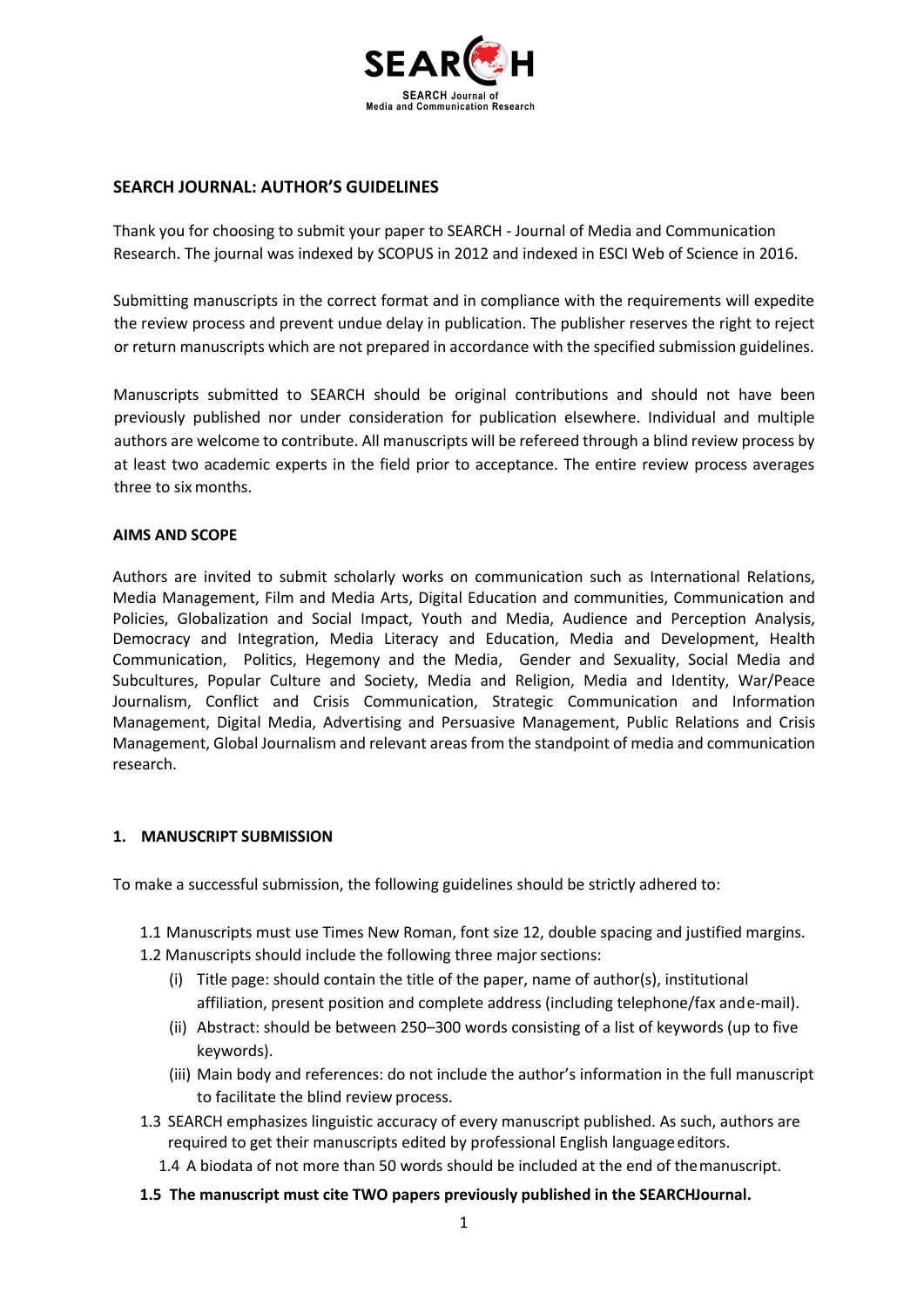

1.6 Please provide us with suggestions of at least TWO (2) possible reviewers with full information of their postal and e-mail addresses, telephone numbers, and fax numbers. The reviewers elected by the Editor may, of course, not necessarily be from thatlist.

This Journal practices a double-blind peer review policy. The Editorial Board may exercise its prerogative to reject a manuscript without peer review if that article is judged to be out of the scope of the journal, poorly written, badly formatted or lacking in significance.

The Editorial Board may also exercise its right to reject a manuscript at any stage in the prepublication process if it is not in accordance with the journal's publishing policies or preparation guidelines.

# **2. MANUSCRIPT PREPARATION**

2.1 Preparation of Text

SEARCH invites contributions of empirical research papers between 5,000 – 6,000 words (excluding references and appendix).

The manuscript should be written with the following elements in the following order: title page; abstract; keywords; main text introduction, literature review, materials and methods, results, discussion; acknowledgments; declaration of interest statement; references; appendices (as appropriate); table(s) with caption(s) (on individual pages); figures; figure captions (as a list)

The manuscript should be in **British English** and the reference format adheres to the APA (American Psychological Association, 6th edition) style. Authors are to check for accuracy of language before submitting to the journal. The Editorial Board **WILL NOT EDIT** submitted manuscripts for style or language. Non-acceptance of a manuscript may result if there are unacceptable number of grammatical errors and guidelines for submission are not followed.

## **2.2. Authorship and Affiliations**

Authors should attest that all persons designated as authors qualify for authorship, and all those who qualify are listed. All co-authors should have seen and approved of the final version of the paper and agreed to its submission for publication. Only appropriate co-authors are included in the paper.

Please provide the affiliation of each author and complete mailing address of the institution where the work was conducted. Please denote the corresponding author with an asterisk (\*) and provide the email address of the corresponding author.

## **2.3 Title**

Title should be as concise as possible but informative enough to facilitate information retrieval. Abbreviations should be avoided when constructing a manuscript title. A manuscript title should not be more than 20 words, titles are considered very good if they are between 8-16 words. The body of the text may have **subtopics** (a maximum of 5 and written in *italics* (Upper and lower case).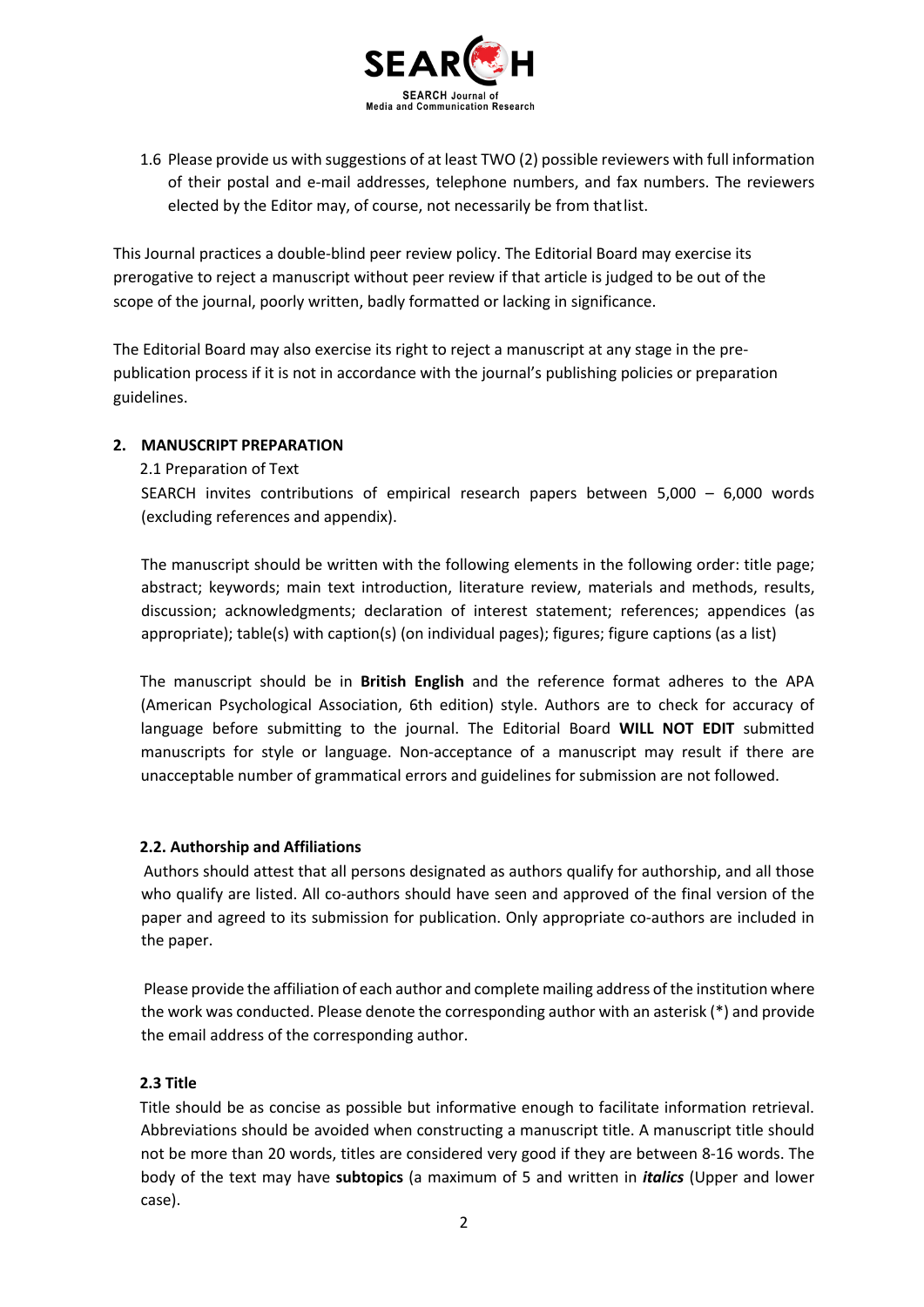

# **2.4 Abstract**

The abstract should be between 250–300 words. The abstract should give a clear, concise and informative summary with scope and purpose, significant results and major conclusions as well as an indication of any new findings. It should be a stand-alone document that can be understood without reading the full manuscript. Abstract should not contain literature citations that refer to the main list of references attached to the complete article nor allusions to the illustrations.

# **2.5 Keywords**

Keywords are to facilitate the retrieval of articles by search engines and will be used for indexing purposes, therefore do not use general terms. Provide five specific and suitable keywords related to the manuscript.

# **2.6 Acknowledgement**

Acknowledgement creates an opportunity for the author to express appreciation to people involved in the research and preparation of manuscript. All contributors who do not meet the authorship criteria should be listed in 'Acknowledgement'. These can include those who provided purely technical assistance or writing facilitation.

Acknowledgement should also include the source of funding, where the funding agency is written in full followed by the grant number. Multiple grant numbers should be separated by commas. Funding acknowledgment can be written in the format below.

Example: This work was supported by World Health Organization [grant number xxxx].

Acknowledgement should be included only after the paper has been accepted for publication.

# **2.7 Images, Illustrations, Tables, Photos and Other Supplementary Materials**

Authors are welcome to submit digital supplementary materials, e.g., figures, images, maps, diagrams, photos, etc., together with their manuscript. All the materials must come with appropriate captions. Each author is responsible for acquiring copyright of complimentary materials and providing a letter of permission from the appropriate party (for instance institution, publisher, person, archives, etc.) at the same time the manuscript issent.

Without the aforesaid official permission, such illustrations may not be featured if the manuscript is accepted for publication.

Illustrations submitted should be as separate digital files, not embedded in the text. The files should follow these guidelines:

- 300 dpi or higher in pixel size.
- Sized to fit on page with measurement of 15.2 cm (5 in) × 21.5 cm (7.5in).
- JPEG, TIFF or EPS format only.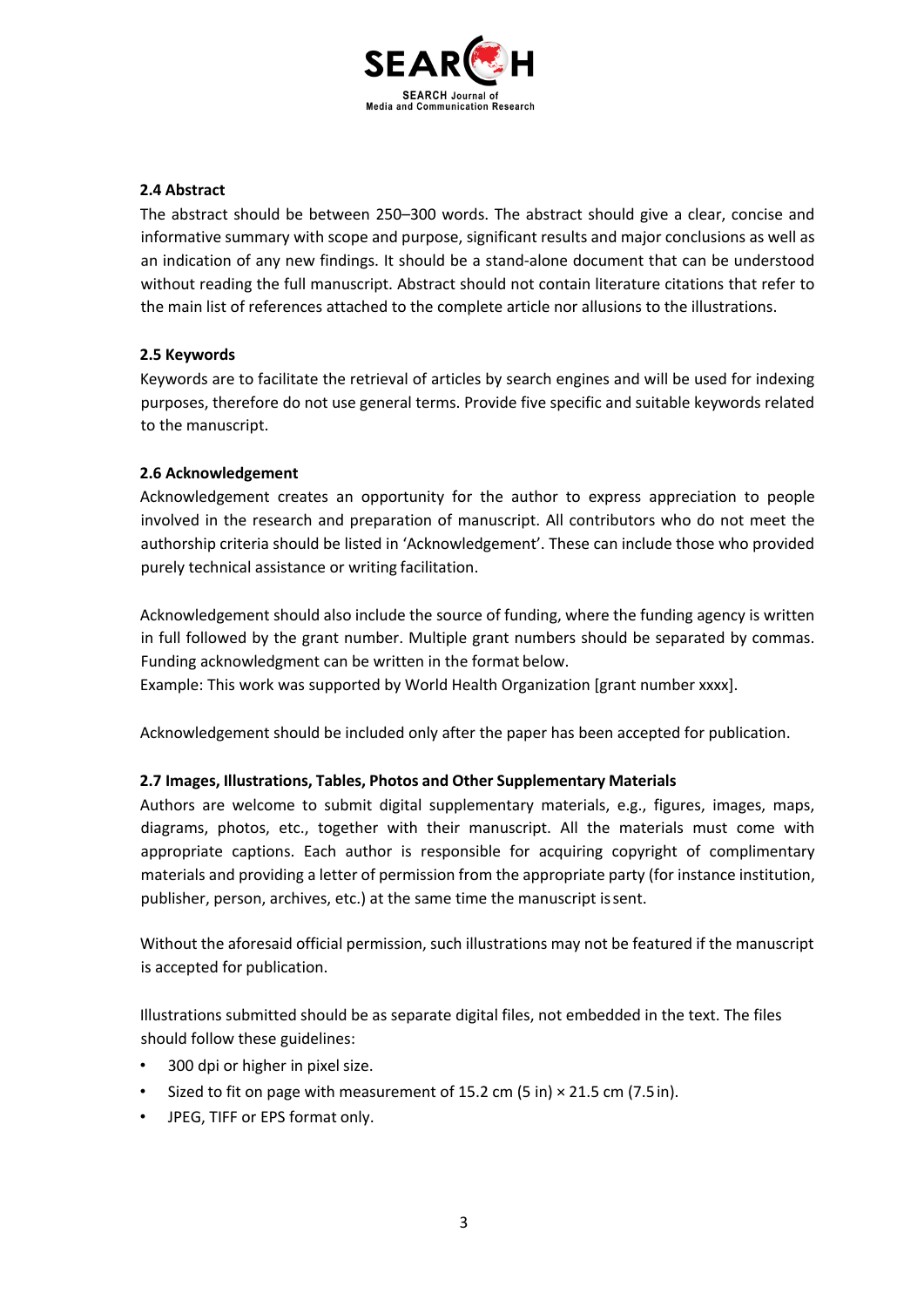

Tables must be prepared using MS Word or MS Excel, and fully editable with the same software. Please do not submit tables as embedded images in the manuscript. Additionally, authors should not provide the tables in tab-delimited form. Proper rows and columns must be constructed, with data inserted using a minimum font size of 8 pt. A table width must not exceed five inches. Authors are responsible for making the necessary re-organization and re-structuring of tables whenever it exceeds five inches.

**\*Please refer to the template provided in the Author's Guidelines** 

**2.8 Examples of References Book by one author** Biagi, S. (2005). *Media impact: An introduction to mass media* (7th Ed.). Ontario: Thomson.

#### **Book with two or more authors**

Adler, R. B., & Towne, N. (2004). *Looking out/ Looking in* (10th Ed.). Ontario: Thomson.

#### **Chapter in an edited book**

Abbott, J. P. (2004). The Internet, reformasi and democratization in Malaysia. In E. T. Gomez (Ed.), *The State of Malaysia: Ethnicity, Equity and Reform*. (pp. 79-104). New York: Routledge Curzon.

#### **Article in a journal**

Atton, C. (2009). Why alternative journalism matters. *Journalism*, *10*(3), 283-285.

Bryant, J., & Miron, D. (2004). Theory and research in mass communication. *Journal of Communication*, *54*(4), 662-704.

## **Article in a journal with DOI**

Carragee, M., & Roefs, W. (2004). The neglect of power in recent framing research. *Journal of Communication*, *54,* 214-233. doi:10.1037/0033-2909.125.4.470

#### **Article in a weekly magazine**

Kapur, A. (2012, October 29). In search of a new India. *Time*, *180*, 28–31.

#### **Article in a weekly magazine with DOI**

Hoff, K. (2010, March 19). Fairness in modern society. *Science*, 327, 1467–1468. doi:10.1126/science.1188537

#### **Article in a print newspaper**

Tan, V. (2008, February 26). "Interfaith bill gets thumb-up". *The Star*, p. 3.

## **Dissertation (PhD or masters)**

Yang, L. F. (2012). *Framing interethnic conflicts: A comparative analysis of Malaysian newspapers*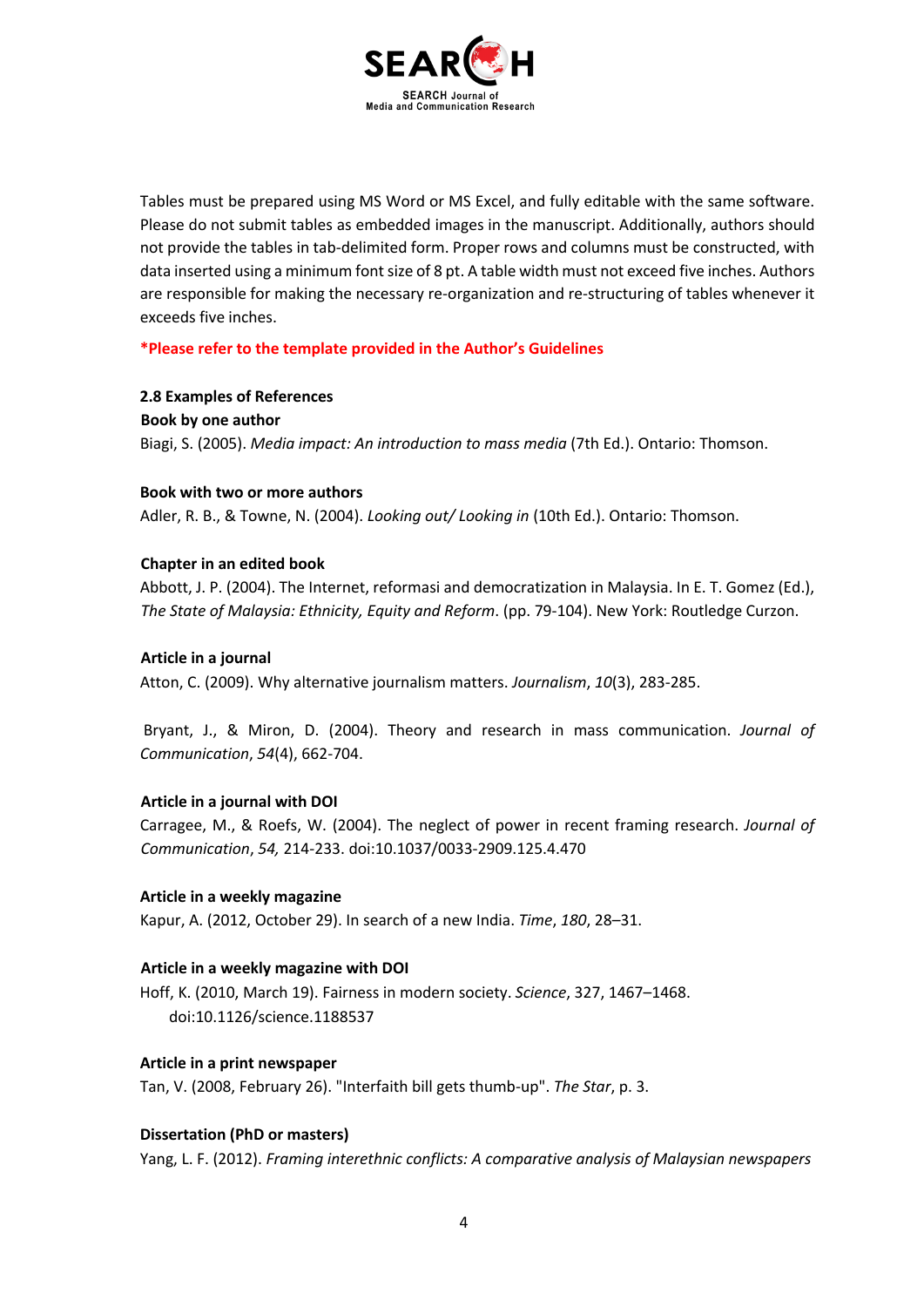

(Unpublished doctoral dissertation). University of Malaya, Kuala Lumpur, Malaysia.

**Online article based on a print source, with DOI (e.g., a PDF of a print source from a database)** Smeltzer, S. C. (2008). Blogging in Malaysia: Hope for a new democratic technology? *Journal of International Communication*, *141*, 1-18. doi:10.1037/0021-843X.114.4.537

# **Online article based on a print source, without DOI, without issue no. (e.g., a PDF of a print source from a database)**

Woodstock, L. (2002). Public journalism's talking cure: An analysis of the movement's 'problem' and 'solution' narratives. *Journalism*, *3*, 37-55.

# **Article in an Internet-only journal**

Weaver, D. H. (2007). Thoughts on agenda setting, framing, and priming. *Journal of Communication, 57*. Retrieved from http://www.socwork.net/2009/1/articles/mcdonaldchenoweth

Email or other personal communication (cite in text only) Gan, personal communication, September 28, 2011

For detailed information, please see the Publication Manual of the American Psychological Association, 6th edition, http://www.apastyle.org/ and http://blog.apastyle.org/. Authors are also encouraged to refer to the journal's recent issues for an understanding of the style and formatting.

## **3. COPYEDITING, PROOFS AND PUBLICATION**

All papers will go through Taylor's Press for copyediting. Proofs, prior to final publication, will be sent to corresponding authors via email in PDF format. It is, therefore, essential that all submissions contain the e-mail address of the corresponding author. To avoid delays in publication, **proofs should be checked immediately** for typographical errors and returned as instructed in the proof e-mail.

# **4. COPYRIGHT POLICY**

Upon acceptance of an article, authors will be asked to transfer copyright. This transfer is to facilitate the widest possible dissemination of information. A notification email will be sent to the corresponding author confirming receipt of the manuscript. A form facilitating transfer of copyright can be obtained from the journal's website. If excerpts from other copyrighted works are included, the author(s) must obtain written permission from the copyright owners and credit the source(s) in the article.

## **5. OPEN ACCESS POLICY**

All contents of the journal are freely available without charge to the user or his/her institution. Users are allowed to read, download, copy, distribute, print, search, or link to the full texts of the articles in this journal.